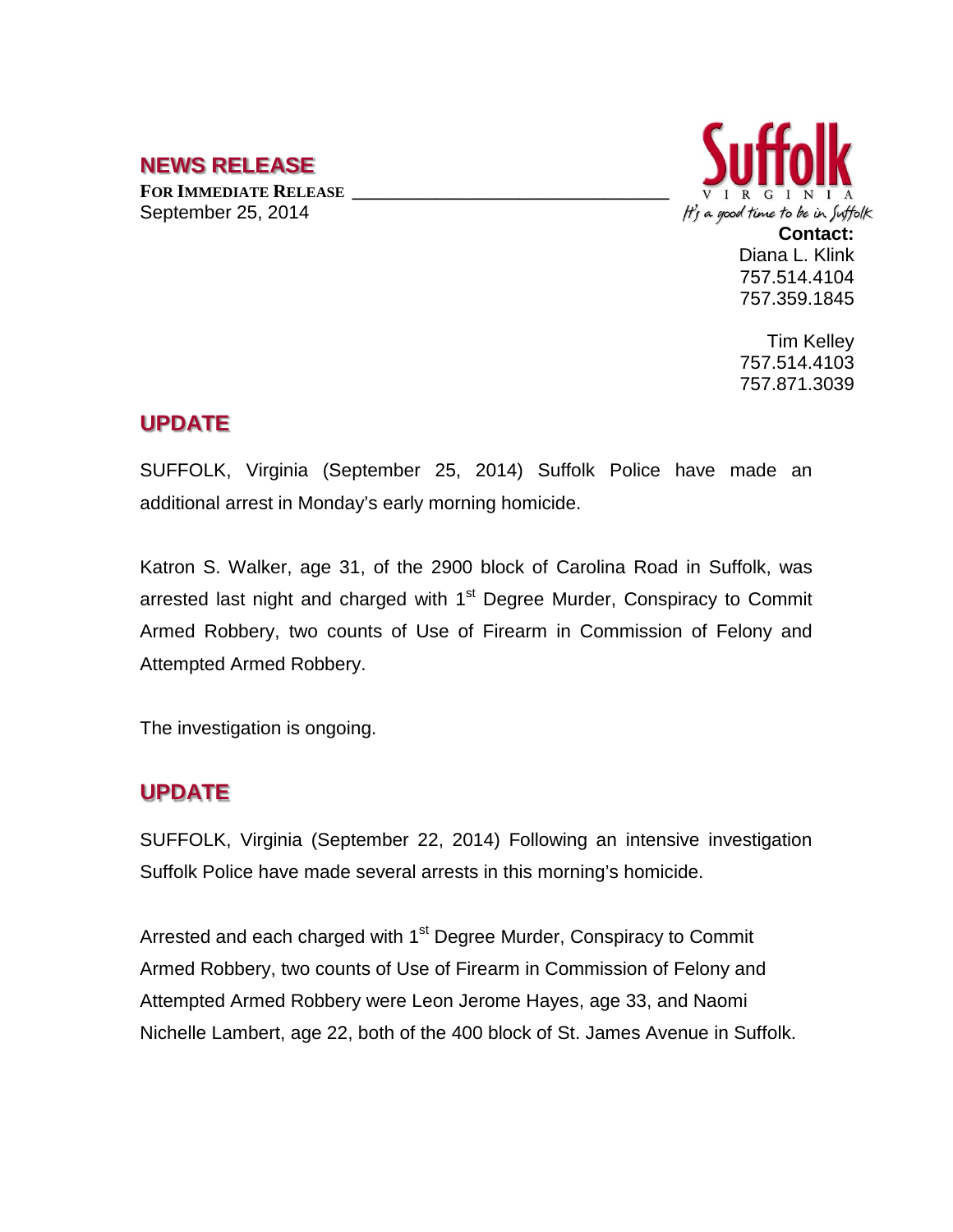Suffolk Police would like to thank the public for their assistance, for if it wasn't for their help this crime could not have been solved.

The investigation is ongoing and additional charges may be filed. Anyone with information is asked to contact Crime Line at 1-888-Lock-U-Up. When calling Crime Line, callers do not have to give their names or appear in court. Citizens can also utilize TipSoft to anonymously submit crime-related tips through the Web, a text message, or from any Android or iPhone mobile device with the TipSubmit mobile app. Tips can be submitted by visiting www.tipsubmit.com, or by texting the word "**CRIMES**" (**274637**) with the keyword **SPDVATIP**. TipSoft also supports users' ability to submit videos or photos using the TipSoft mobile app. If information leads to an arrest, the caller or "tipster" could qualify for a reward of up to \$1,000.

#### **UPDATE**

SUFFOLK, Virginia (September 22, 2014) Suffolk Police advise that the investigation into this morning's homicide continues and they are following up on several leads.

To update the information provided previously, the victim was located in the 100 block of East Washington Street.

Anyone with information is asked to contact Crime Line at 1-888-Lock-U-Up. When calling Crime Line, callers do not have to give their names or appear in court. Citizens can also utilize TipSoft to anonymously submit crime-related tips through the Web, a text message, or from any Android or iPhone mobile device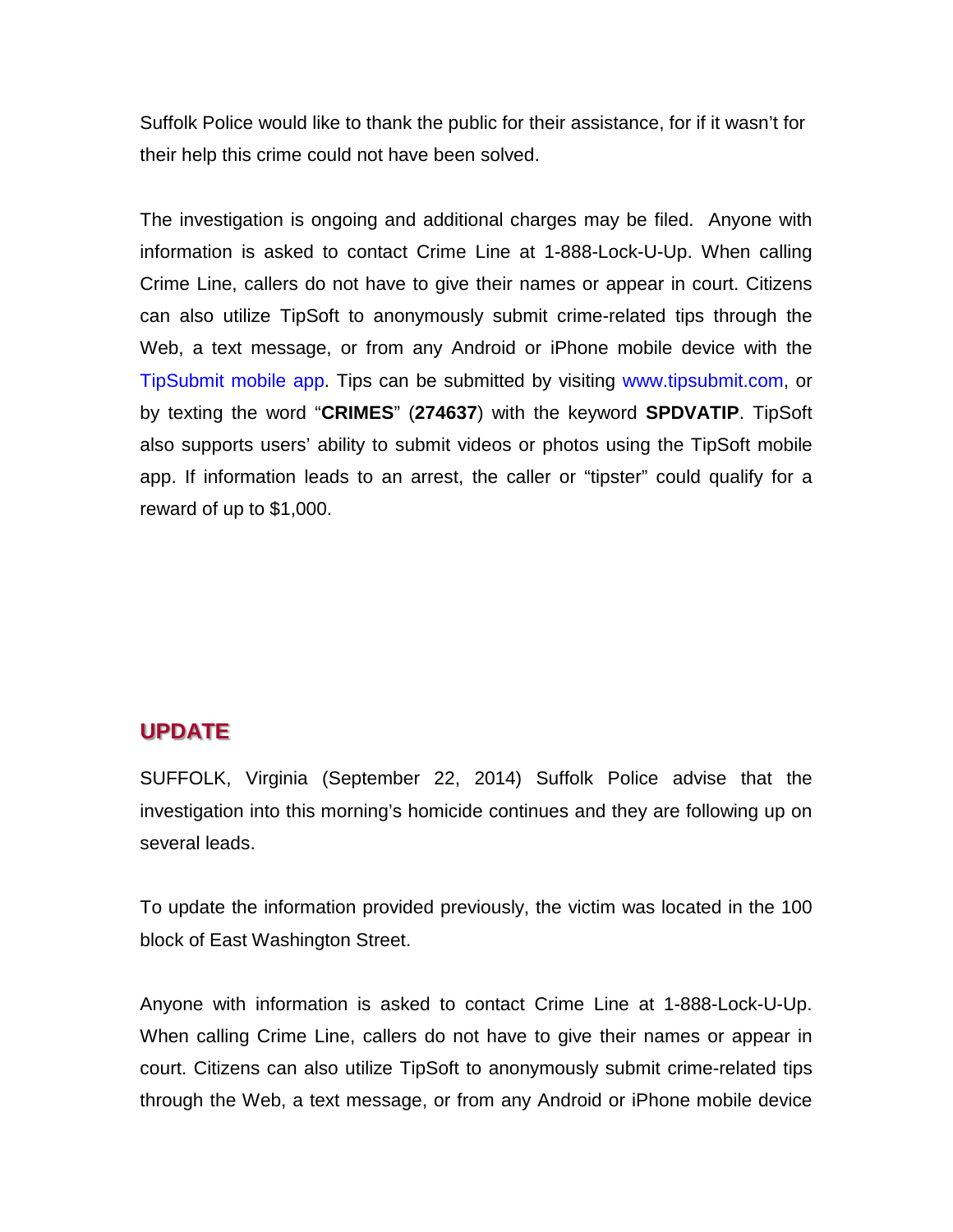with the TipSubmit mobile app. Tips can be submitted by visiting www.tipsubmit.com, or by texting the word "**CRIMES**" (**274637**) with the keyword **SPDVATIP**. TipSoft also supports users' ability to submit videos or photos using the TipSoft mobile app. If information leads to an arrest, the caller or "tipster" could qualify for a reward of up to \$1,000.

## **UPDATE**

SUFFOLK, Virginia (September 22, 2014) Suffolk Police have identified the victim from this morning's homicide as Donald Carter, age 82, of Suffolk.

The 200 block of East Washington Street is expected to remain closed for several additional hours as the investigation continues.

No further information is available at this time.

### **SUFFOLK POLICE INVESTIGATING HOMICIDE**

SUFFOLK, Virginia (September 22, 2014) The Suffolk Police Department is investigating an early morning homicide which occurred in downtown Suffolk.

Emergency Communications received the call at 1:12 a.m. advising that a white male in his early 80's was found unresponsive in the 200 block of E. Washington Street and Franklin Street. He was suffering from a gunshot wound to the lower torso.

The patient received emergency medical assessment and treatment by Suffolk Fire & Rescue personnel before being ground transported to Sentara Obici Hospital. He was pronounced deceased a short time after arriving at the hospital.